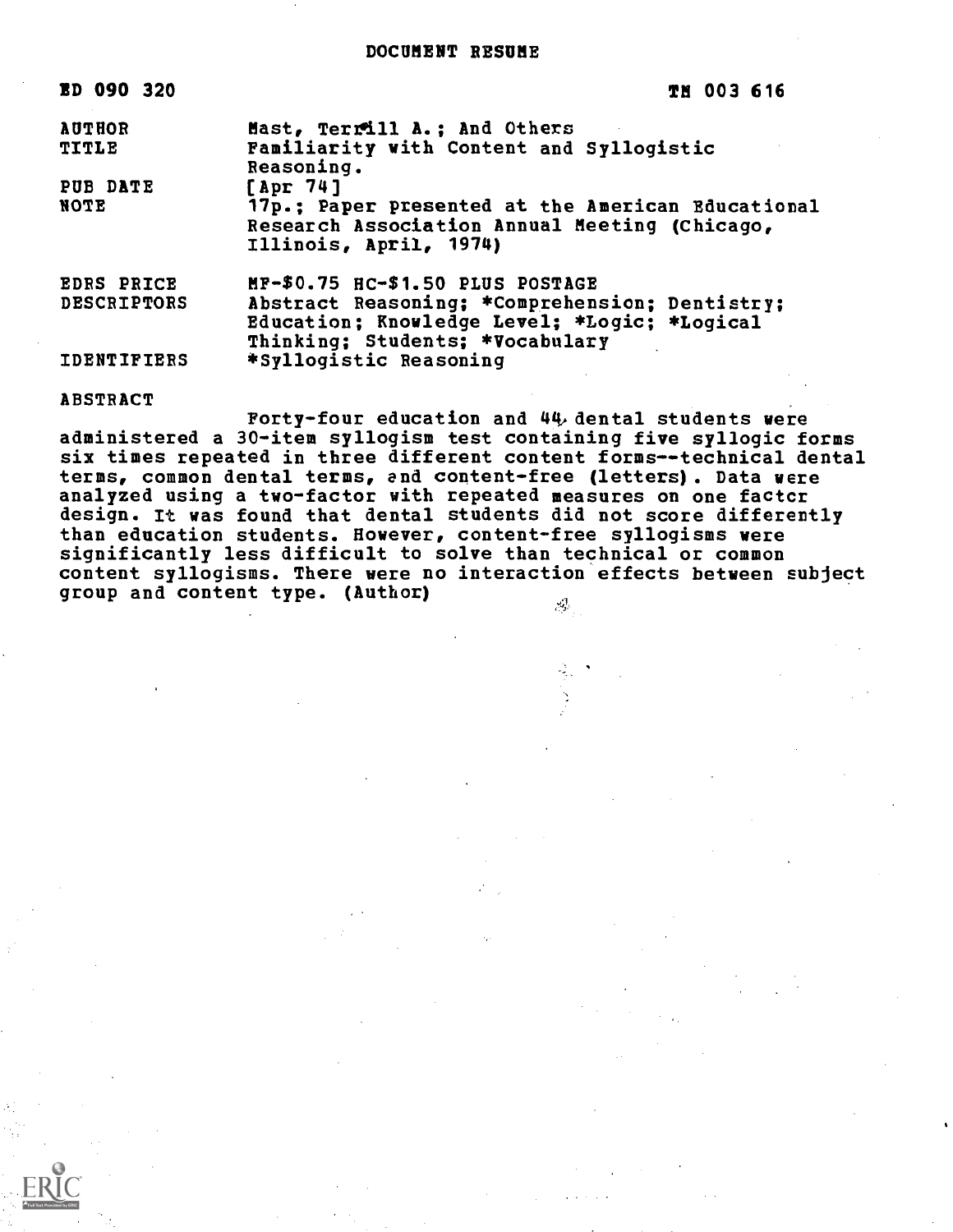ED 090320

 $\ddot{\mathbf{A}}_{\mathcal{A}}$ 

U.S. DEPARTMENT OF HEALTH,<br>EDUCATION & WELFARE **THUMAL INSTITUTE OF EDUCATION**<br>DUCEO EXACTLY AS RECEIVED FROM<br>THE PERSON OR ORGANIZATION ORIGIN<br>THE PERSON OR ORIGINIZATION<br>STATED OO NOT NECESSARILY REPRE<br>SENT OFFICIAL NATIONAL ALLY REPRE<br>SENT OFFICIAL NATIONAL ALLY REP EDUCATION POSITION OR POLICY.

Familiarity with Content and Syllogistic Reasoning

Terrill A. Mast, Emanuel J. Mason, and William J. Bramble

酱

University of Kentucky

Paper presented to the Annual Meeting of the American Educational Research Association, April 1974, Chicago.

 $\pmb{\cdot}$ 

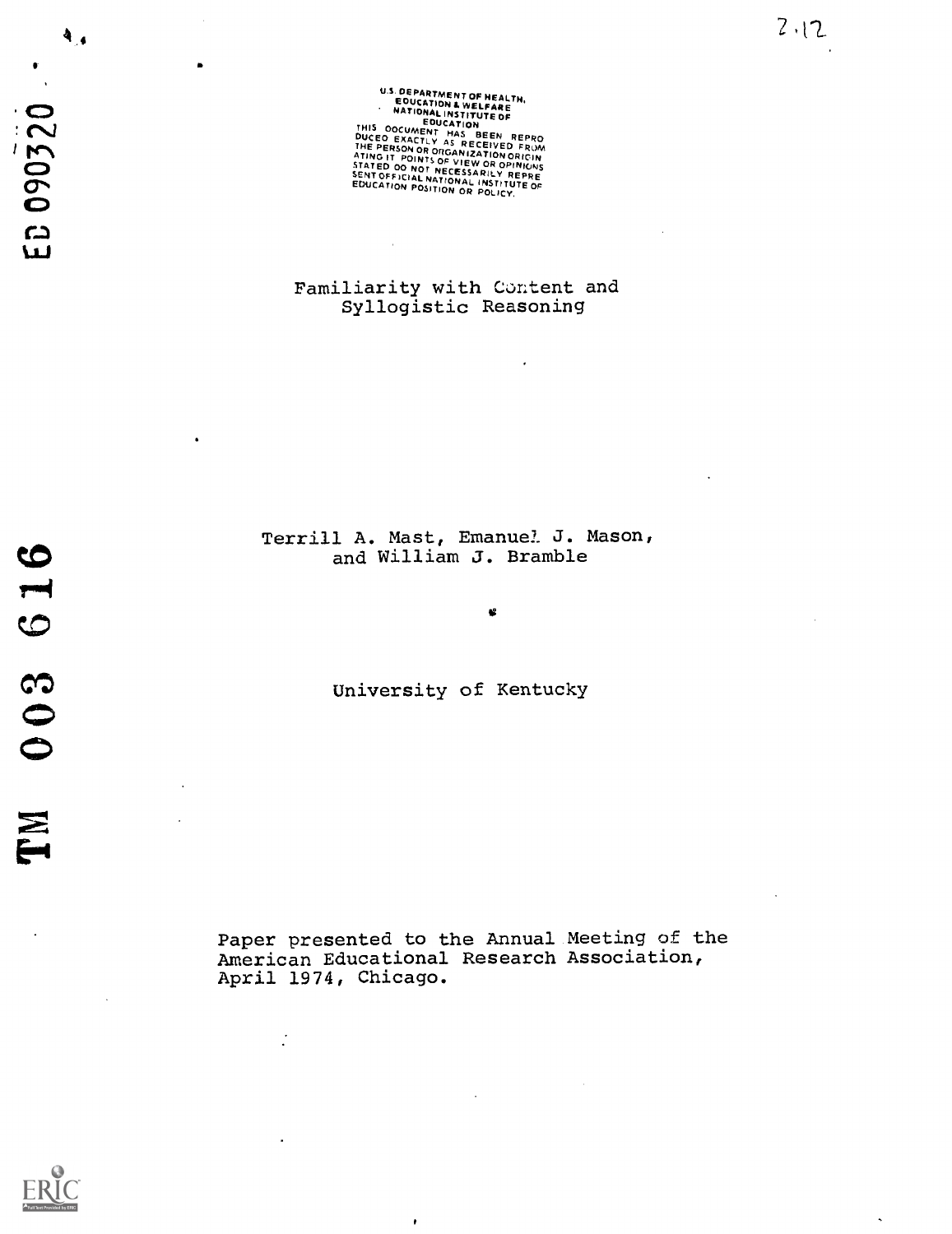# FAMILIARITY WITH CONTENT AND SYLLOGISTIC REASONING

Ic has been reported that as the meaningfulness of terms in a reasoning problem decreases, the difficulty of applying reasoning principles increases (Sells, 1936; Wason & Shapiro, 1971; Wilkins, 1928). Furthermore, it has been suggested that task characteristics such as inclusion of a memory aid can significantly affect ability to make transitive judgments (Roodin, & Gruen, 1970). Therefore, it might be supposed that content and-task demands have impact upon a subject's capability to apply a principle of reasoning.

Content has been demonstrated to have impact upon the ease with which one solves syllogistic problems. For example, Roberge and Paulus (1971) have demonstrated a significant effect of three different content types in children's reasoning. With adult subjects, Roberge (1971a) has demonstrated that negating arguments in the major premise make syllogistic reasoning more difficult. In addition, Lippman (1972) has demonstrated that passive and negative syllogisms were rated by subjects as more difficult to solve than active or affirmative syllogisms.

The present research effort represents a further investigation of the relationship between reasoning and comprehension of the terms comprising the premises in syllogisms. In a general sense, the present study was concerned with whether application of syllogistic principles was impeded by the absurdity or abstruseness of the terms. Absurd premises were those which subjects knew not to be true in fact.

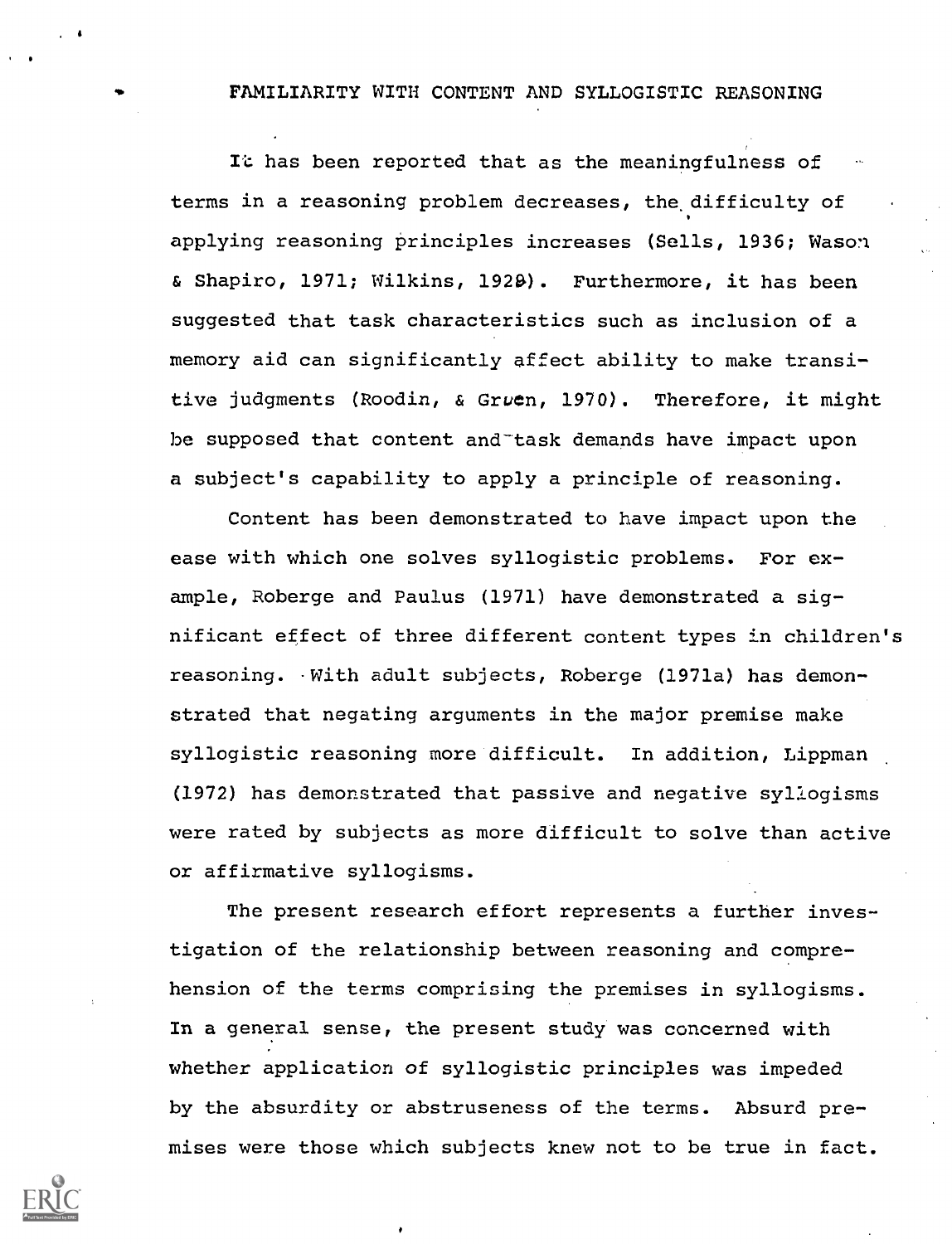Abstruse premises were neither true nor false in fact, having no concrete referents. Bart (1972) has reported the pattern of development for absurd premises was not significantly different from abstruse premises for adolescent subjects.

The present study was designed to test the hypothesis that syllogistic principles containing abstruse terms would be no more difficult to apply than those containing absurd terms with adult'subjects. In addition, it was hypothesized that performance with premises containing terms which were familiar to a subset of the subjects would be most like the performance with the absurd premises for that group of subjects, and most like the performance with the abstruse for the remainder of the subjects.

-2-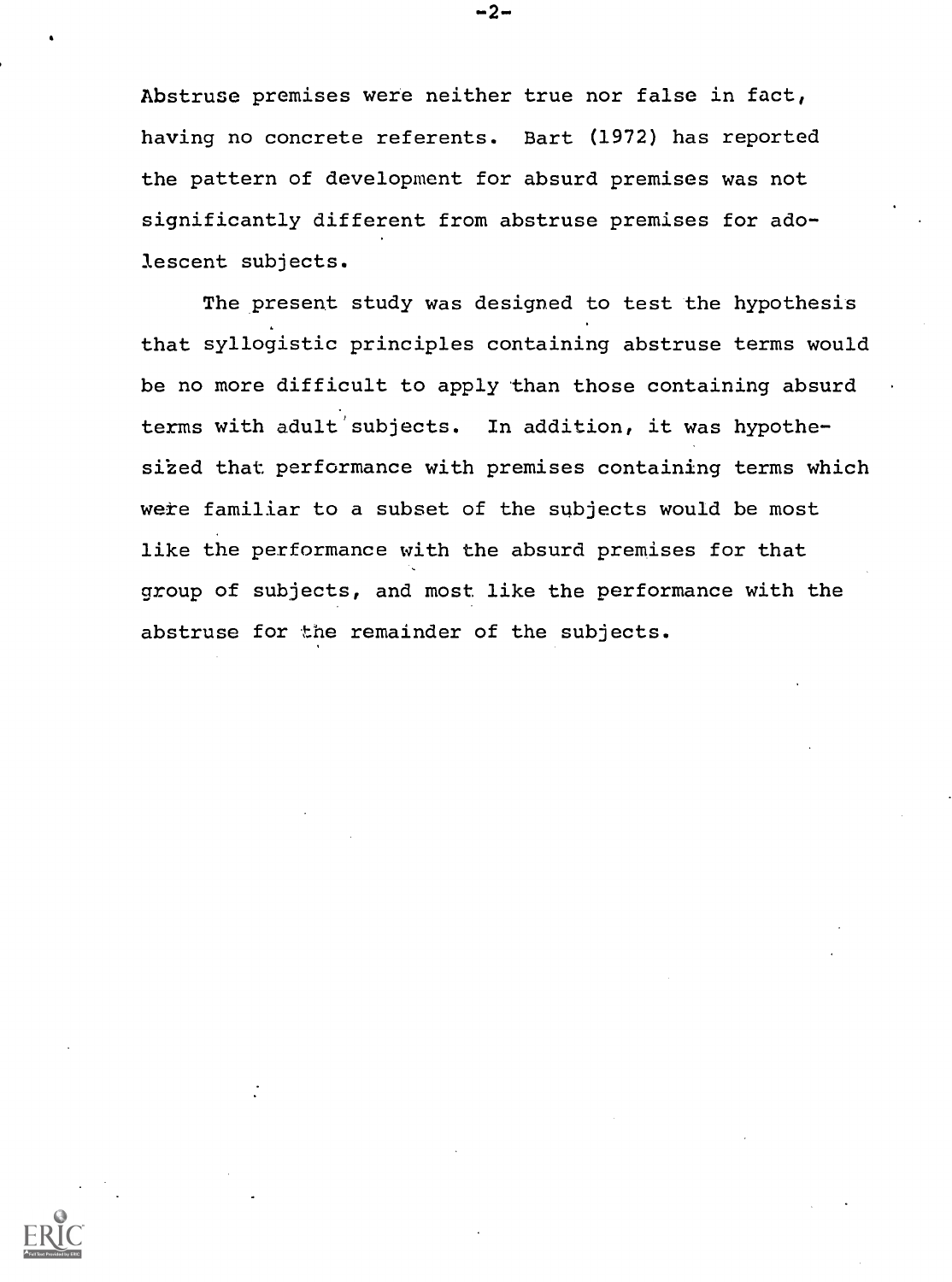### METHOD

# Subjects

Subjects were 96 students at the University of Kentucky. Fifty-three of the subjects were completing the second semester of dental achool while the remaining 43 were graduate students in the College of Education. Forty-eight of the dental students and 15 of the education students were males.

## Materials

A: 30 item conditional reasoning test was constructed using the format of the Cornell Conditional Reasoning Test (Ennis & Paulus, 1965). Each item conformed to the following format:

Suppose you know that

Premise 1

Premise 2

Then would this be true?

# Conclusion.

Subjects responded on an optical scan answer sheet according to the following code:

- A. Yes it must be true
- B. No  $-$  it can't be true
- C. Maybe it may be true or it may not be true. You weren't told enough to be certain whether it is "YES" or "NO".

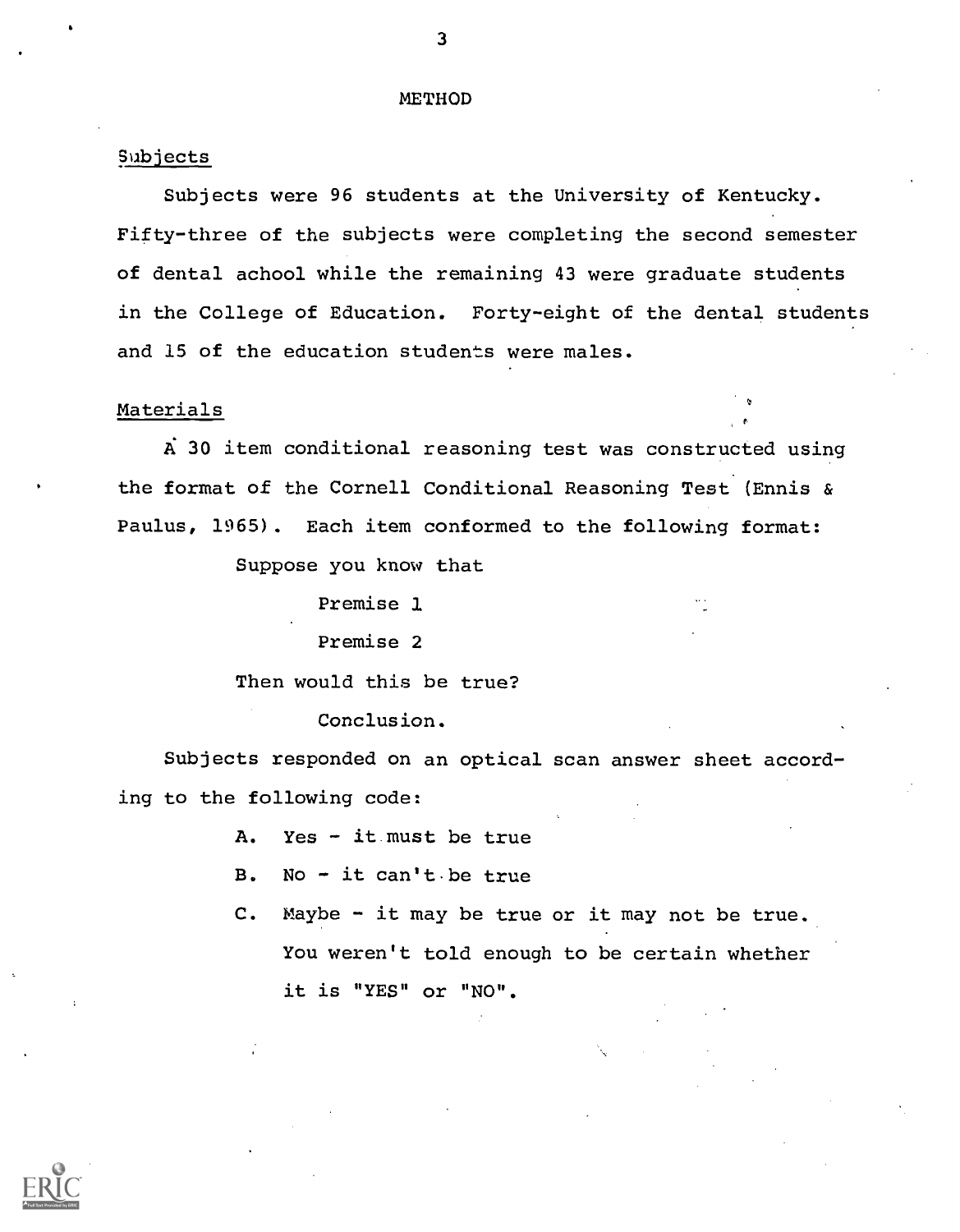Five basic principles of reasoning were tested. These principles were: (1) modus ponens (P Q, P Q); (2) affirmation of the consequent or conversion (P Q, Q P); nial of the antecedent or inversion  $(P Q, P Q)$ ; ( Q P); (3) de-Q); (4) modus tollens or contraposition  $(P \ Q, Q \ P)$ ; (5) transivity  $(P \ Q,$ Q R, P R). The discrimination indices for these principles were reported to be .06, .72, .72., .17, .10 by Roberge (1971b) using graduate students as subjects.

Each of the five basic principles was represented six times in a 30 item instrument in which items were developed in three forms. In the symbolic form, premises and conclusions were made up of symbolic terms using the letters  $A$ ,  $B$ , and  $C$ , and P,  $Q$ , and R. The second ten forms involved the use of professional dental terms such as parulis, exanthematous viral disease, caries, gingiva, herpetic lesion, and lymphadenopathy. The lay dental terms corresponding to the technical terms comprised the content of the third group of premises (i.e., gumboil, chicken pox, tooth decay, canker sore, and swelling). It was reasoned that the symbolic content would be abstruse to both dental and education subjects, and the lay dental terms would comprise absurd premises to both groups of subjects. However, the technical dental vocabulary would fesult in premises being abstruse for education subjects but absurd for the dental students.

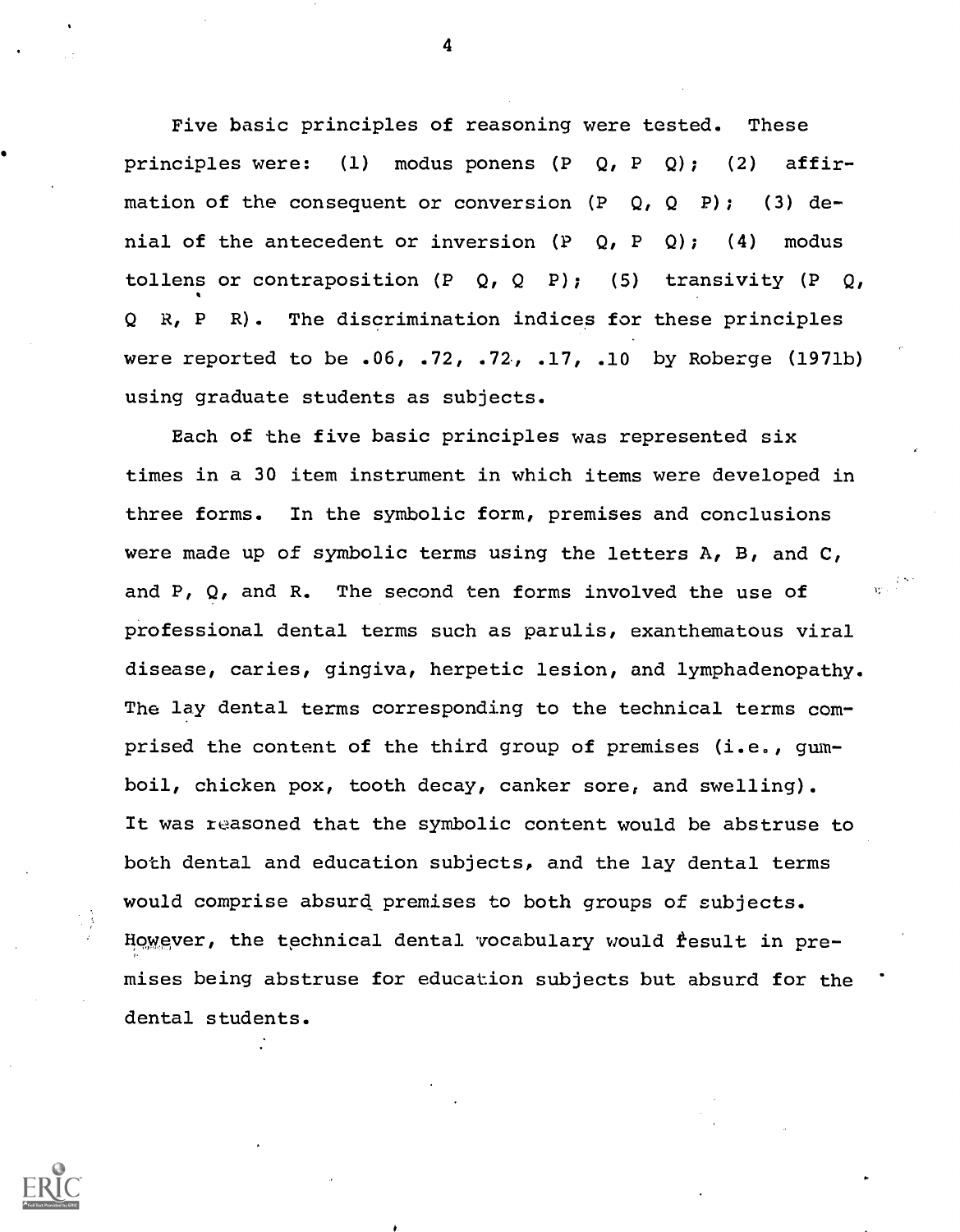Informal group response showed that less than 10% of the education subjects were familiar with even the most common (i.e.,"caries") of the professional dental terms. The dental students were familiar with at least four of the six professional dental terms.

#### Procedure

The instrument was administered to education and dentistry subjects during regularly scheduled class sessions. No time limit was imposed but all subjects completed the 30 items in less than 25 minutes.

Instructions to the subjects were written. They contained four sample items, which were read aloud to the class by the instructor with the appropriate responses emphasized. Questions were solicited from the subjects to insure the instructions were understood. Furthermore, subjects were cautioned to respond only to the logic of the agreement assuming the premises were true even if they knew otherwise from their experience.

The data collected in this study conform to a two-way analysis of variance design with repeated measures on one factor. The two independent variables are student type (education vs. dentistry) and syllogism content (lay vs. professional vs. symbolic). Since a subject responds to all three

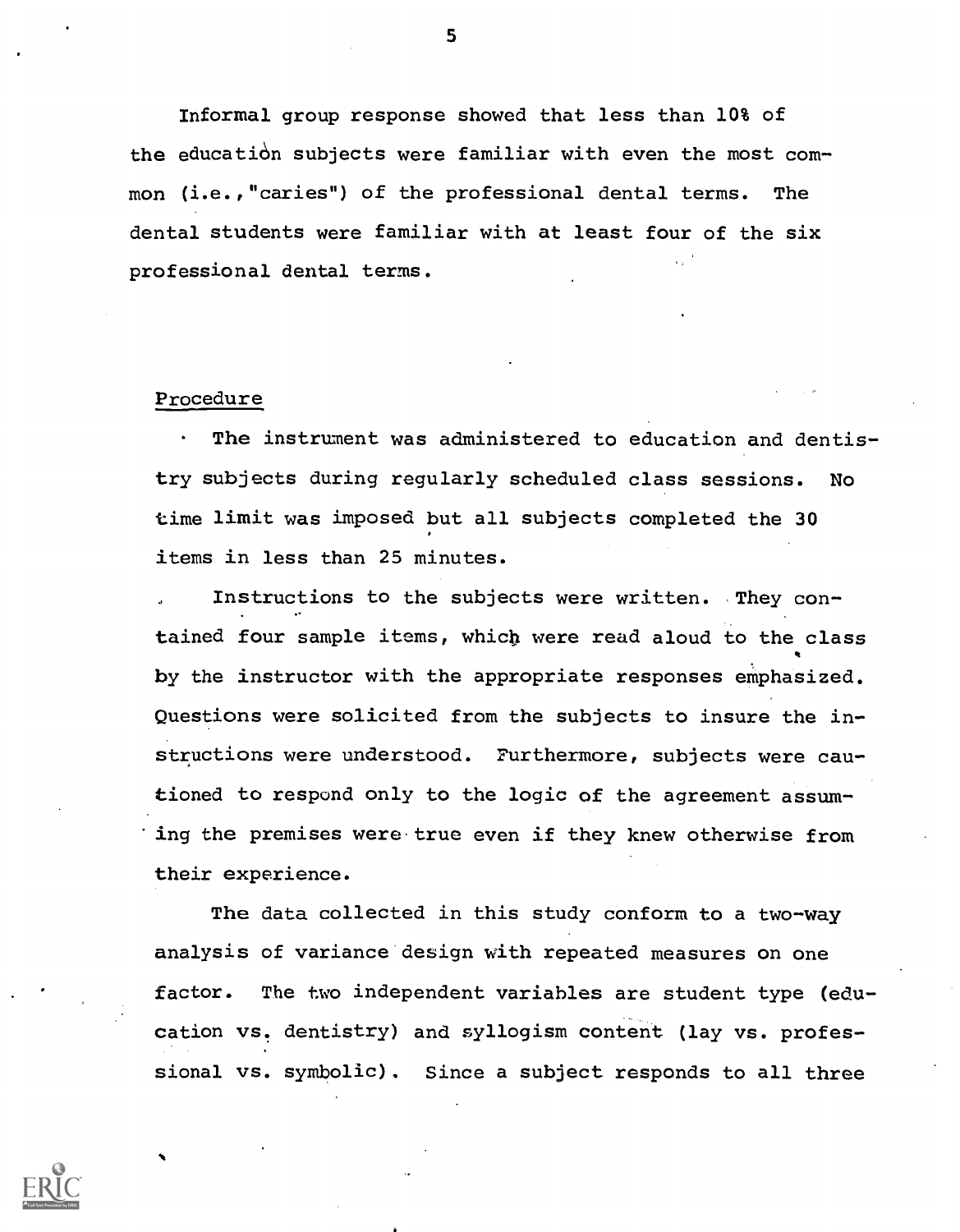types of syllogism content there are repeated measures on the content factor. The design is also multivariate since there are five different syllogisms included in the study. The data were analyzed using a doubly multivariate analysis of variance model. In addition to the five syllogisms as multiple dependent variables, the scores of each subject on. the three different types of content are included in the analysis. Contrasts used to transform the responses of individual subjects to those representing the content factor in the ANOVA design were:

|                               | Lay | Professional Symbolic |      |  |
|-------------------------------|-----|-----------------------|------|--|
| Mean                          | 1/3 | 1/3                   | 1/3  |  |
| Lay-Professional vs. symbolic | 1/2 | 1/2                   | $-1$ |  |
| Lay vs. Professional          |     | $-1$                  |      |  |

The approach taken was that of Finn (1969). The analysis was performed using a computer program developed by Finn (1968).

#### RESULTS

The results of the multivariate tests of mean vectors are depicted in Table 1. As seen in Table 1, there was no overall difference in performance for the two types of students, education vs. dentistry. However, there was a significant difference found among the three types of content. Contrary to what had been hypothesized, there was no significant interaction between content and student type.

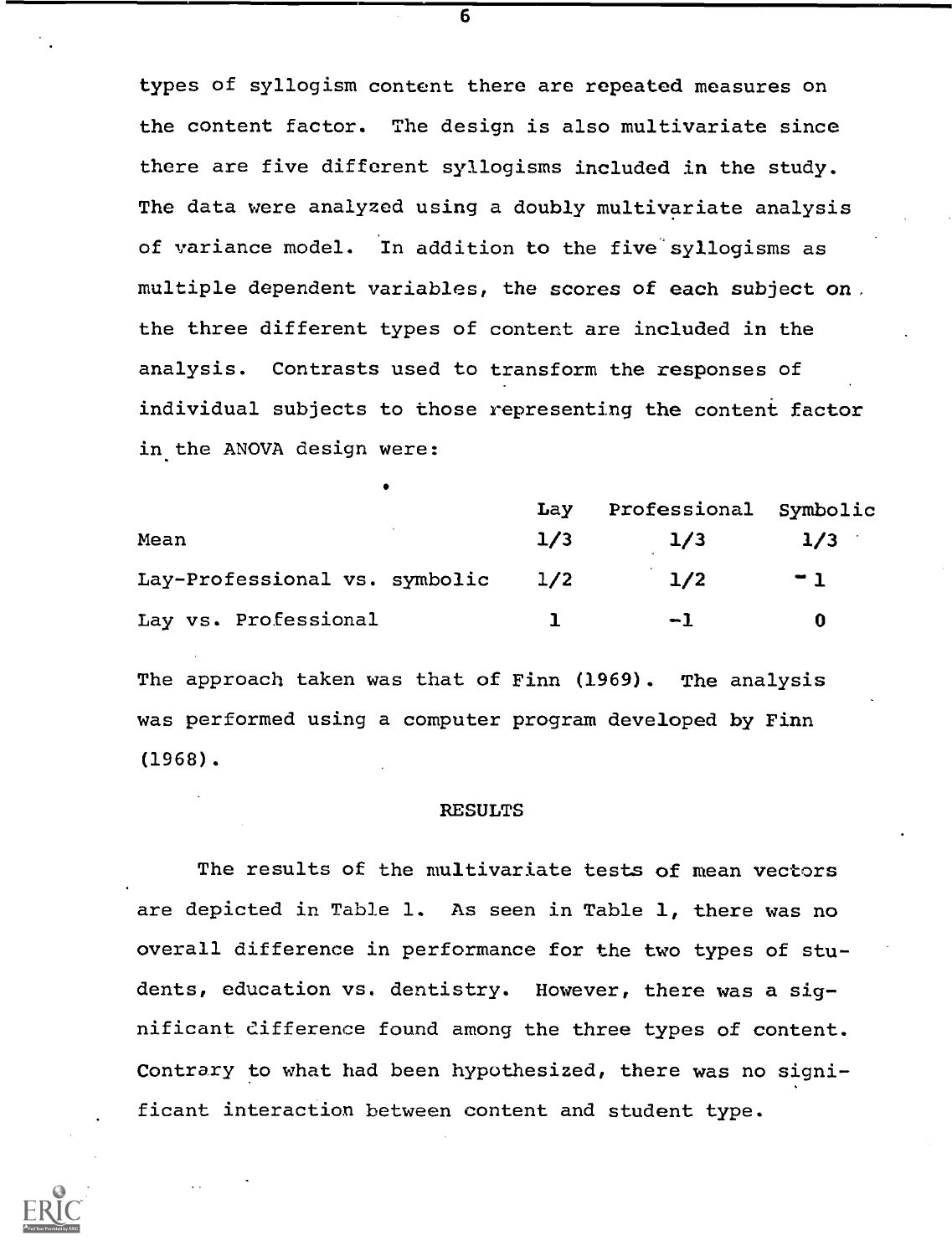insert Table 1 about here

Univariate orthogonal contrasts were estimated for the content variable and hypothesis tests performed. The results for the content contrasts are depicted in Table 2. It can be seen from uniform significance of the univariate F values

insert Table 2 about here

for the student means, and the significant Step-down F for only the first mean, that performance on the first syllogism is similar to that on the other syllogisms--all seem to involve basically the same trait. In contrasting lay and professional with symbolic content, significant univariate F's were found in affirmation of the consequent, denial of the antecedent, and transivity. However, only transivity; contributed to the step-down F suggesting that the first contrast performed, modus ponens, accounted for most of the variance in the grand mean. The Lay vs Professional contrast did not produce significant univariate F or step-down F values suggesting an absence of significant difference in performance on these two types of content across the five reasoning principles. Estimated contrasts are shown in Table 3. The results demonstrated that dental students and education students did not significantly differ in performance on

insert Table 3 about here

the reasoning test. However, there were significant differ-



 $7\phantom{.}$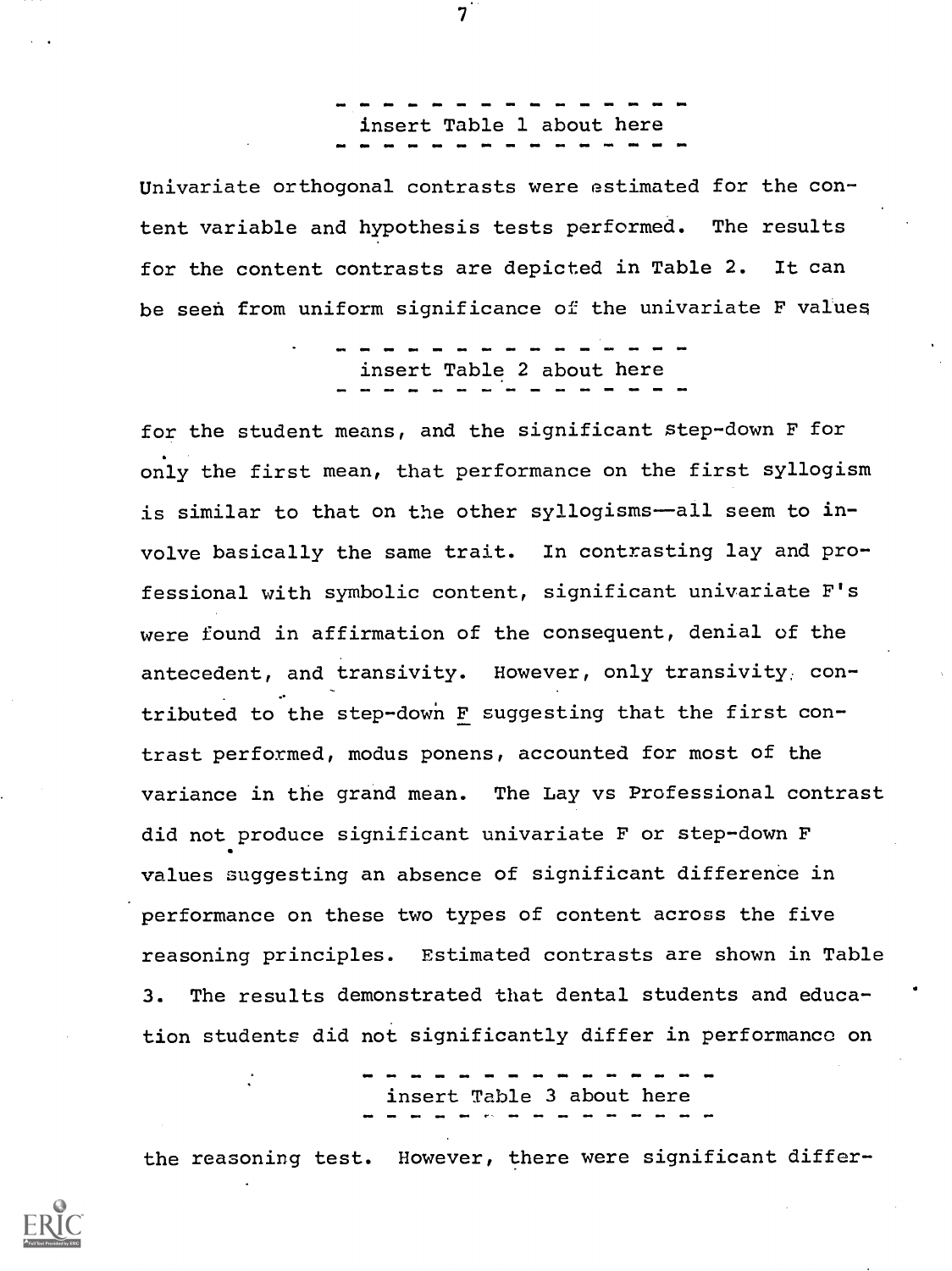ences in subjects' performance on the three different types of content. Orthogonal contrasts revealed significant differences in performance on three of five syllogistic forms between Lay and Professional content versus' symbolic with symbolic leading to higher performance as indicated in Table 4. However, there were no significant univariate F ratios

insert Table 4 about here

at the .05 level for the Lay vs. Professional contrasts suggesting that both kinds of content were handled about as well by subjects. Furthermore, the hypothesis that the technical content would produce arguments which were absurd to dental students, but abstruse to education students was not supported. Performance on items with technical content tended to be like performance on lay content in both groups.

#### DISCUSSION

The results primarily suggest two conclusions. The first is that the nature of the content influenced performance on some of the dependent variables. That all dependent variables were not affected similarly is of some interest. One might suspect that the difficulty associated with the syllogistic form might interact with content to produce the differential impact of content in premises. However, the discrimination indices reported by Roberge (1971b) do not support this, nor do the findings of the present study. The relationship of item difficulty to premise content seems an appropriate area for further research.



 $\ddot{\mathbf{g}}$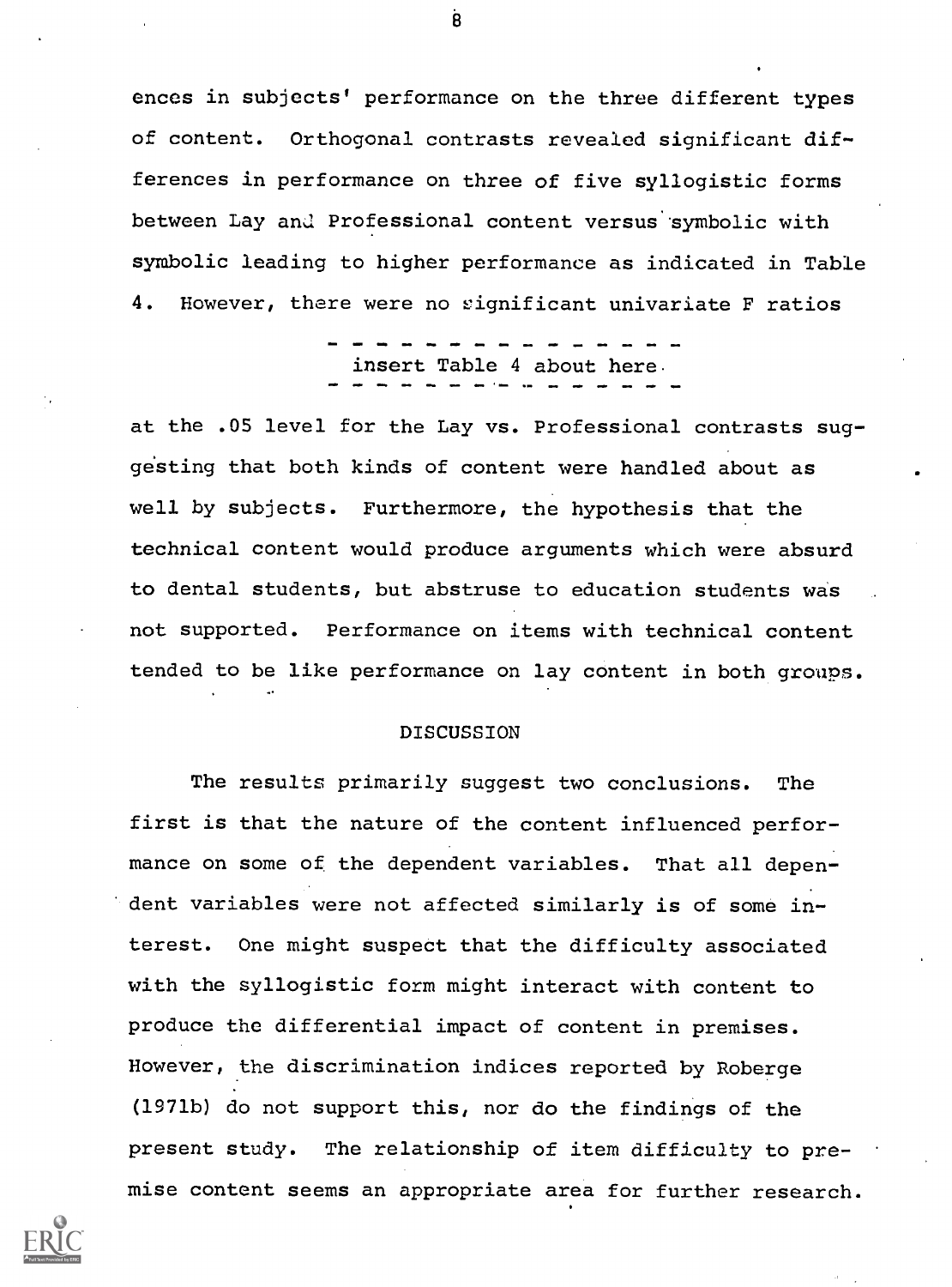The second implication of the present study is that the abstruse-absurd dichotomy may not be a meaningful one for reasoning research. While present results offer some support the Bart (1972), findings of similar patterns of development for absurd and abstruse premises, the similar treatment of lay and technical content by education and dental students suggested that these content premises were treated in a common way regardless of whether the subjects were familiar with the terms. Since the symbolic content created syllogisms which looked very different from the other two kinds of content, that is they were shorter and more succinct, perhaps the length of the premises in a syllogism contribute to the difficulty one experiences in comprehending syllogistic forms. Furthermore, the distinction between application and understanding made by Smedlund (1970) may help to explain these results. That is, perhaps the subjects' understanding of the reasoning principles involved was demonstrated by the higher scores with symbolic content. However, application of the reasoning principles was impeded by the lay and professional content forms. More precisely, perhaps the professional content similarly influenced perforMance but for different reasons. For example, the lack of difference in performance of the two groups of subjects on professional content may have a more complex explanation. That is, while the dental students may have found the absurd content impeded their application of the reasoning principles, the education students may have found the technical vocabulary

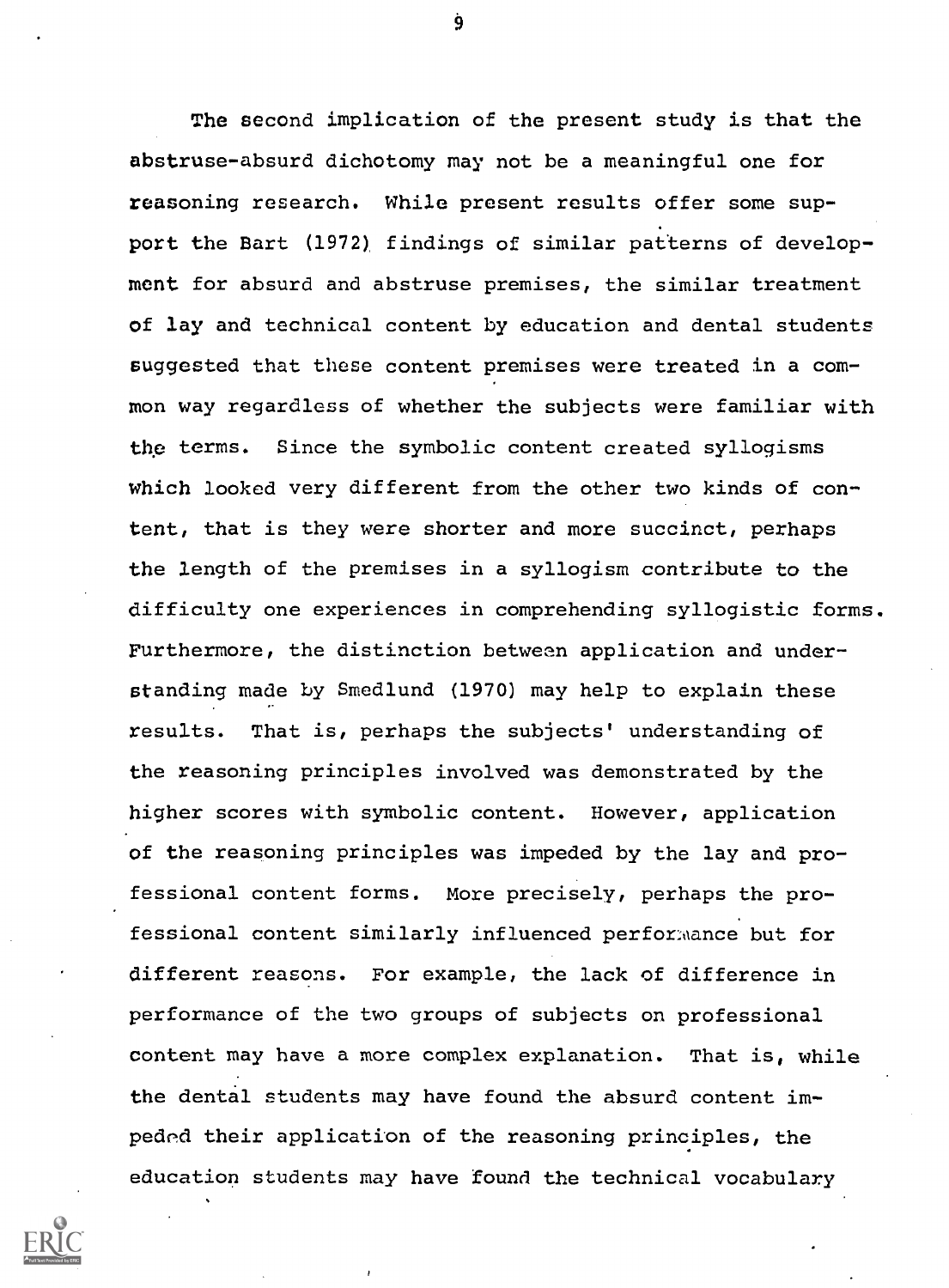distracting to the point of making application of the reasoning principles more difficult. Clearly, more research should be attempted to explore the effects of different types of abstruse and abstract content on reasoning before more definite conclusions may be drawn.

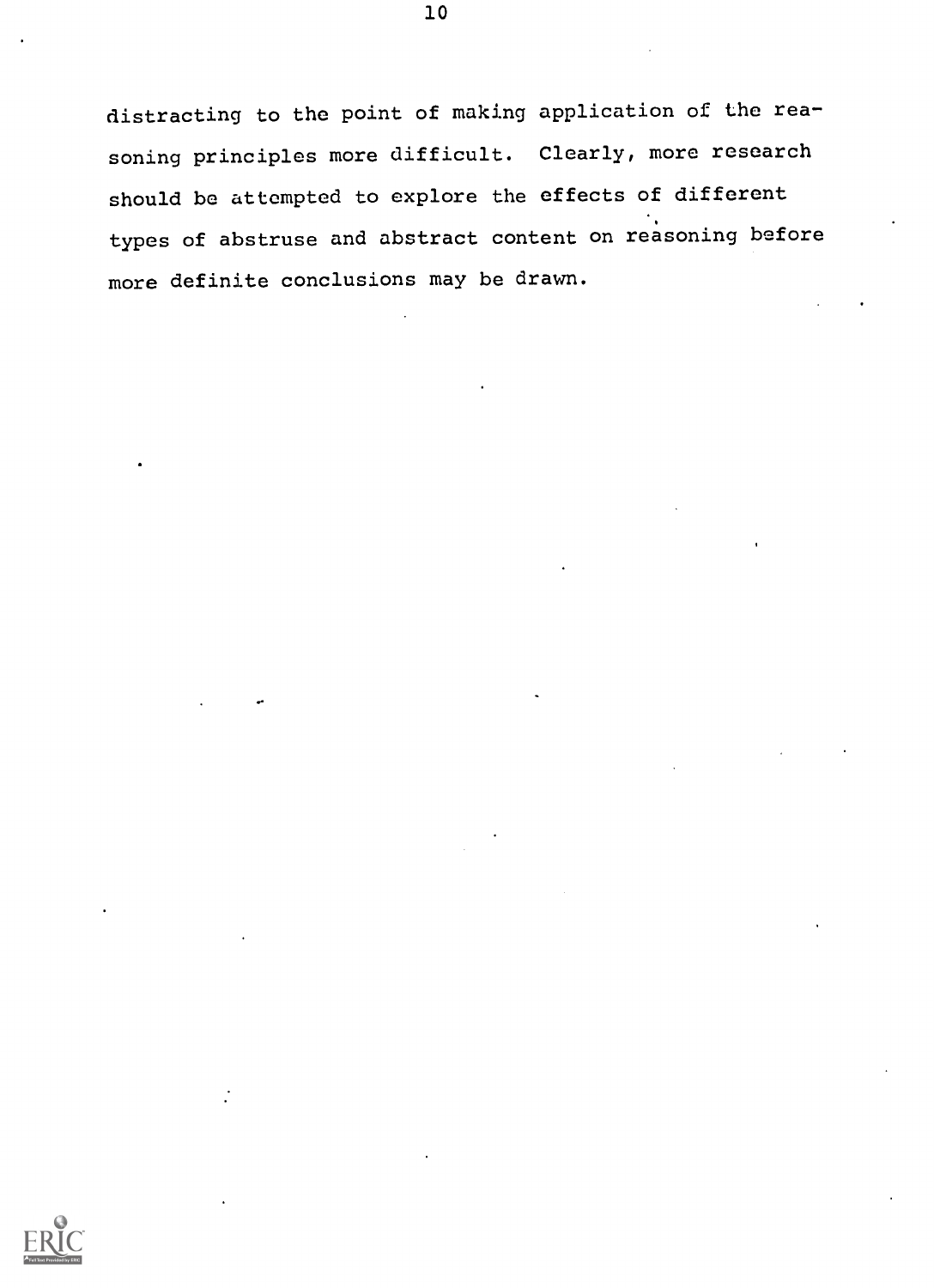|                   | $\sim$                                                    |                                                                                                                                                   |              |  |
|-------------------|-----------------------------------------------------------|---------------------------------------------------------------------------------------------------------------------------------------------------|--------------|--|
| Source            | Multivariate F                                            | d.f.                                                                                                                                              | $\mathbf{p}$ |  |
| Between Subjects  | ٠                                                         |                                                                                                                                                   |              |  |
| Grand Mean        | 1191.646                                                  | 5,90                                                                                                                                              | .0001        |  |
| Student Type      | 1.621                                                     | 5,90                                                                                                                                              | .1626        |  |
|                   |                                                           | $\label{eq:2.1} \mathcal{L}(\mathcal{L}) = \mathcal{L}(\mathcal{L}) \mathcal{L}(\mathcal{L}) = \mathcal{L}(\mathcal{L}) \mathcal{L}(\mathcal{L})$ |              |  |
| Within Subjects   | $\mathcal{L}_{\text{max}}$ and $\mathcal{L}_{\text{max}}$ |                                                                                                                                                   |              |  |
| Content           | 2.528                                                     | 10,80                                                                                                                                             | .0107        |  |
| Student X content | .671                                                      | 10,80                                                                                                                                             | .7480        |  |

Summary of Multivariate Analysis of variance

Table 1



ŗ

 $\sim 3$ 

. . **. .** . .

 $\sim 12$ 

 $\log C$ 

 $\overline{\mathcal{L}}$  $\mathbf{r}$ 

متعادلين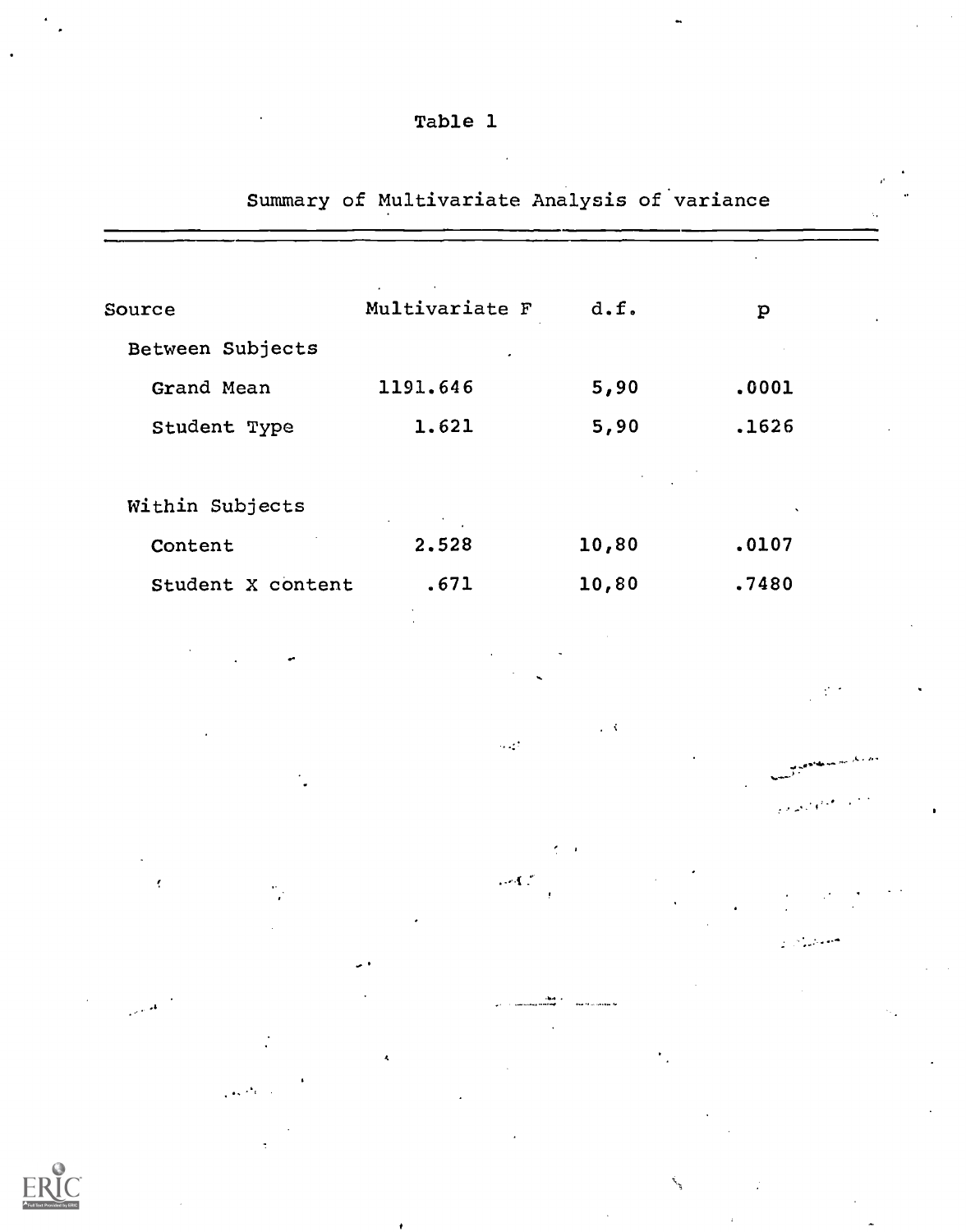$\frac{1}{4}$ 

| $\underbrace{\prod_{\text{new}}}\limits_{\text{true}}$ |                |            |                |              | RERK              | $\mathbf{\Omega}$    |                                |                    |                                   |              |           |            |              |                |              |
|--------------------------------------------------------|----------------|------------|----------------|--------------|-------------------|----------------------|--------------------------------|--------------------|-----------------------------------|--------------|-----------|------------|--------------|----------------|--------------|
|                                                        |                | Orthogonal | Contrasts      | among        | means             | for the              |                                |                    | significant content main effects. |              |           |            |              |                |              |
|                                                        |                |            |                |              |                   |                      | Contrast <sup>a</sup>          |                    |                                   |              |           |            |              |                |              |
| Syllogistic<br>Form                                    |                | Grand Mean |                |              |                   | ł,                   | and<br>Lay                     |                    | Professional                      |              | Lay       | ٠<br>VS,   |              |                |              |
|                                                        |                |            |                |              | ۰,                | $\ddot{\phantom{a}}$ | vs.<br>$\hat{\sigma}^{\prime}$ | Symbolic           |                                   |              | ÷,        |            | Professional |                |              |
|                                                        |                |            |                | Step-        |                   |                      |                                |                    | Step-                             |              |           |            |              |                | Step-        |
|                                                        |                | Univariate |                | Down         |                   |                      | Univariate                     |                    | Down                              |              |           | Univariate |              | Down           |              |
|                                                        | <b>NS</b>      | Ĺ,         | $\mathbf{p}_i$ | ţ.,          | $\mathbf{a}$      | ЙS                   | $\mathbf{p}_1$                 | $\vec{\mathbf{p}}$ | $\mathbf{r}_1$                    | $\mathbf{p}$ | <b>MS</b> | Þч         | $\mathbf{a}$ | $\mathbf{L}_1$ | $\mathbf{a}$ |
| ponens<br>Modus                                        | 359.01         | 5029.42    | .001           | 905.6209     | .001<br>$\bullet$ | .058                 | 2.664                          | .106               | .001                              | 878          | $-003$    | .089       | .766         | .112           | .739         |
| Affirma-<br>$cn -$<br>sequent<br>tion of<br>the        | 170.63         | 283.31     | .001           | 1.590        | .211              | 1.044                | 11.925                         | .001               | -187                              | .667         | .260      | 3.164      | .079         | 1.399          | .241         |
| Denial of<br>the ante-<br>cedent                       | 140.14         | 205.68     | .001           | .933         | .337              | .669                 | 12.615                         | .001               | .064                              | .801         | $-042$    | .494       | $-484$       | .252           | .617         |
| tollens<br>Modus                                       | 167.97         | 375.52     | .001           | .003         | ,960              | .669                 | 3.557                          | .063               | .839                              | .362         | .042      | $-414$     | .522         | 2.882          | .094         |
| Trans-<br>ivity                                        | 292.77         | 1237.98    | .001           | .366         | .547              | .298                 | 4.974                          | .029               | 15.012                            | .001         | 1.260     | 3.392      | 069          | 3.536          | .064         |
| <b>ETTOI</b><br>$\mathfrak{a}$                         | degrees        | უ<br>ბ     | freedom were   | 94.          |                   |                      |                                |                    |                                   |              |           |            |              |                |              |
| مُ <b>.</b>                                            | Mean responses | for        |                | each subject | also              | removed.             |                                |                    |                                   |              |           |            |              |                |              |
|                                                        |                |            |                |              |                   |                      |                                |                    |                                   |              |           |            |              |                |              |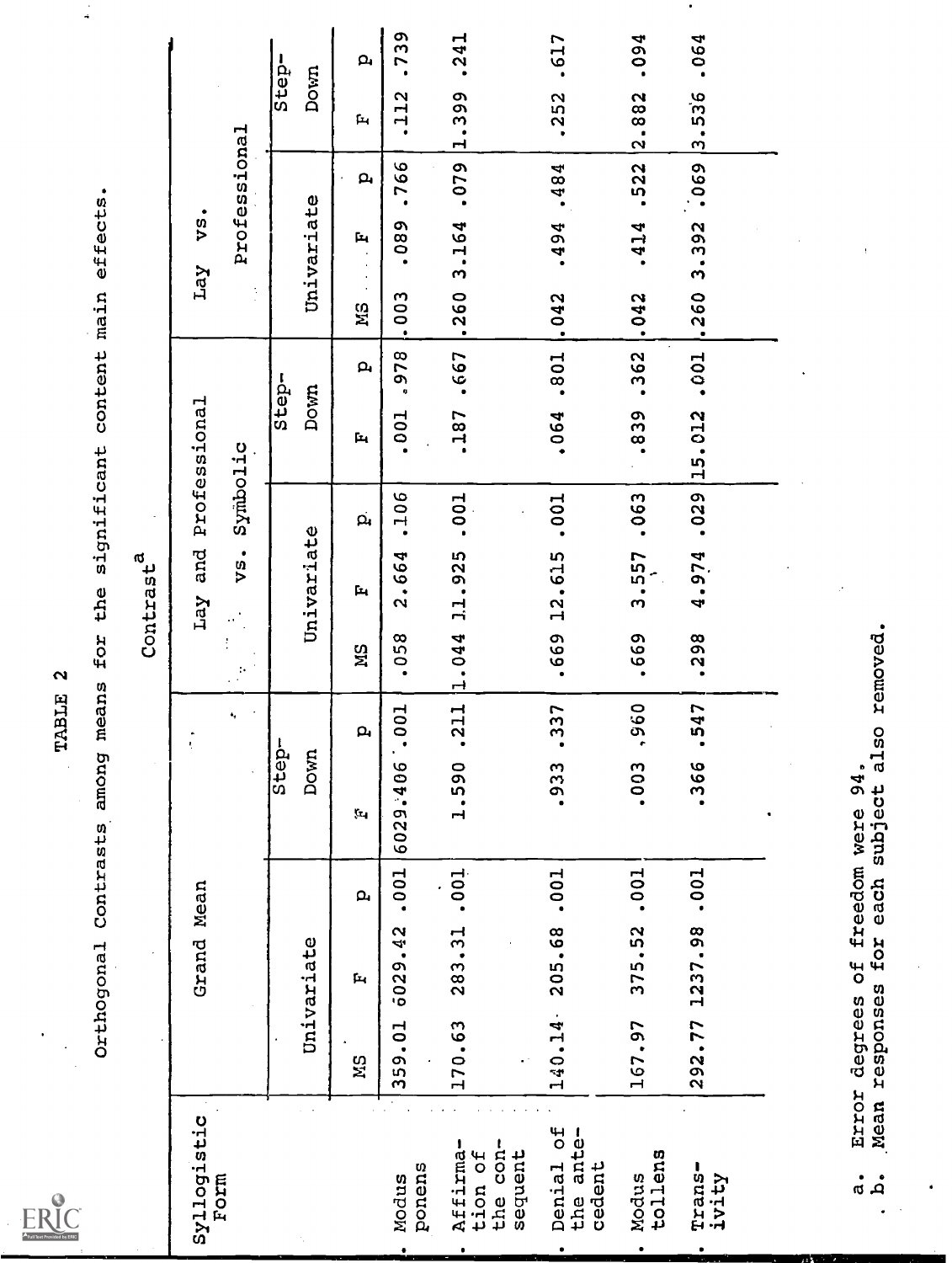# Estimated Contrasts and Standard Errors (S.E.)

# the Content Contrast of Interest

TABLE 3

 $\mathcal{A}^{\pm}$ 

|                         | Lay + Professional |                           |                                    |        |
|-------------------------|--------------------|---------------------------|------------------------------------|--------|
|                         | $\overline{c}$     |                           | Lay - Professional                 |        |
|                         | - Symbolic         | $\boldsymbol{\checkmark}$ |                                    |        |
| Syllogistic<br>Form     | Contrast           | S. E.                     | Contrast                           | S. E.  |
|                         |                    |                           |                                    |        |
| $\mathbf{1}$            | $-.0230$           | (.015)                    | .006<br>$\mathcal{L}^{\text{max}}$ | (.018) |
| (mean removed)          | $-.002$            | (.121)                    | $-.075$                            | (.141) |
| $\overline{\mathbf{c}}$ | $-.107$            | (.030)                    | $-.053$                            | (.029) |
| (mean removed)          | $-.111$            | (.250)                    | $-.393$                            | (.241) |
|                         |                    |                           |                                    |        |
| 3                       | $-.087$            | (.024)                    | .019                               | (.030) |
| (mean removed)          | $-.063$            | (.200)                    | .031                               | (.241) |
| 4                       | $-.080$            | (.044)                    | .021                               | (.033) |
| (mean removed)          | $-.333$            | (.367)                    | .350                               | (.251) |
|                         |                    |                           |                                    |        |
| 5                       | $-.059$            | (.025)                    | $-.050$                            | (.028) |
| (mean removed)          | $-.747$            | (.185)                    | $-.023$                            | (.237) |

يتبايع الجابي

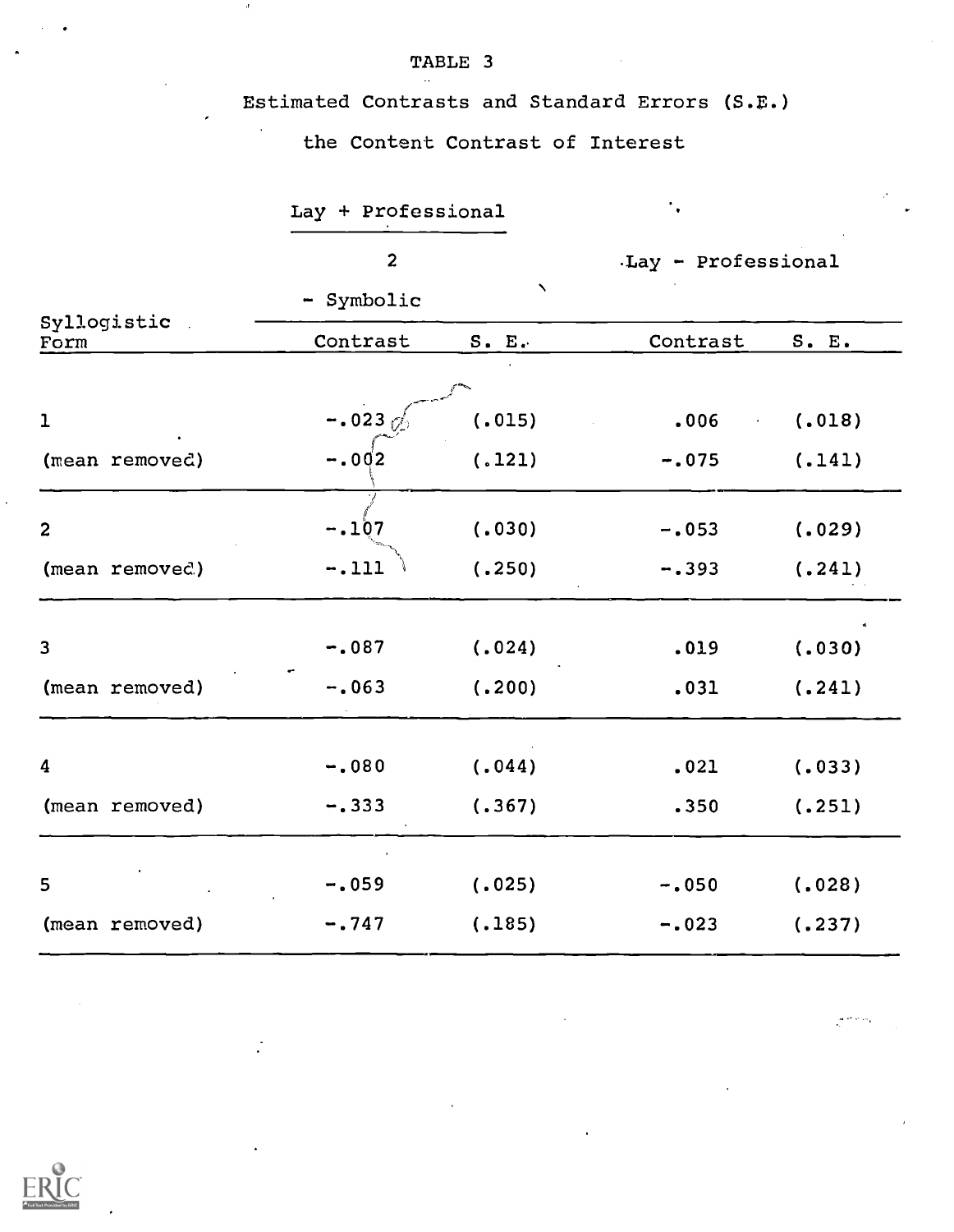# TABLE  $\frac{d}{ }$

Means and standard deviations of subjects' performance on five syllogisms with lay dental (L), professional dental (P), and sympolic (S) somer within y

| Syllogistic<br>Form                    | Subject Group |              |             |                             |                |             |
|----------------------------------------|---------------|--------------|-------------|-----------------------------|----------------|-------------|
|                                        |               | Education    |             |                             | Dental         |             |
| 1. Modus Ponens                        |               | $\mathsf{P}$ | $\leq$      |                             | P.             | $\leq$      |
| $\overline{\mathbf{x}}$<br>s.d.        | 1.94<br>.23   | 1.94<br>.23  | 2.00<br>0.0 | 1.90<br>.36                 | 1.88<br>.39    | 1.91<br>.43 |
| 2.<br>Affirmation of<br>the consequent |               |              |             | $\chi\sigma$<br>$\Lambda$ . |                |             |
| $\overline{\mathbf{x}}$<br>s.d.        | 1.23<br>.87   | 1.32<br>.83  | 1.40<br>.84 | 1.23<br>.84                 | 1.35<br>.87    | 1.49<br>.77 |
| Denial of the<br>3.<br>antecedent      |               |              |             |                             |                |             |
| $\overline{\mathbf{x}}$<br>s.d.        | 1.26<br>.90   | 1.19<br>.88  | 1.30<br>.85 | 1.09<br>.89                 | 1.09<br>.84    | 1.28<br>.88 |
| Modus tollens<br>4.                    |               |              |             |                             |                |             |
| $\overline{x}$<br>s.d.                 | 1.20<br>.82   | 1.17<br>.83  | 1.36<br>.70 | 1.42<br>.70                 | 1.37<br>.76    | 1.47<br>.77 |
| Transivity<br>5.                       |               |              |             |                             |                |             |
| $\overline{x}$<br>s.d.                 | 1.74<br>.56   | 1.87<br>.44  | 1.85<br>.41 | 1.58<br>.79                 | 1.65<br>$.69+$ | 1.74<br>.58 |
| GRAND MEANS                            | 1.47          | 1.50         | 1.58        | 1.44                        | 1.47           | 1.63        |
|                                        |               |              |             |                             |                |             |



 $\mathcal{L}$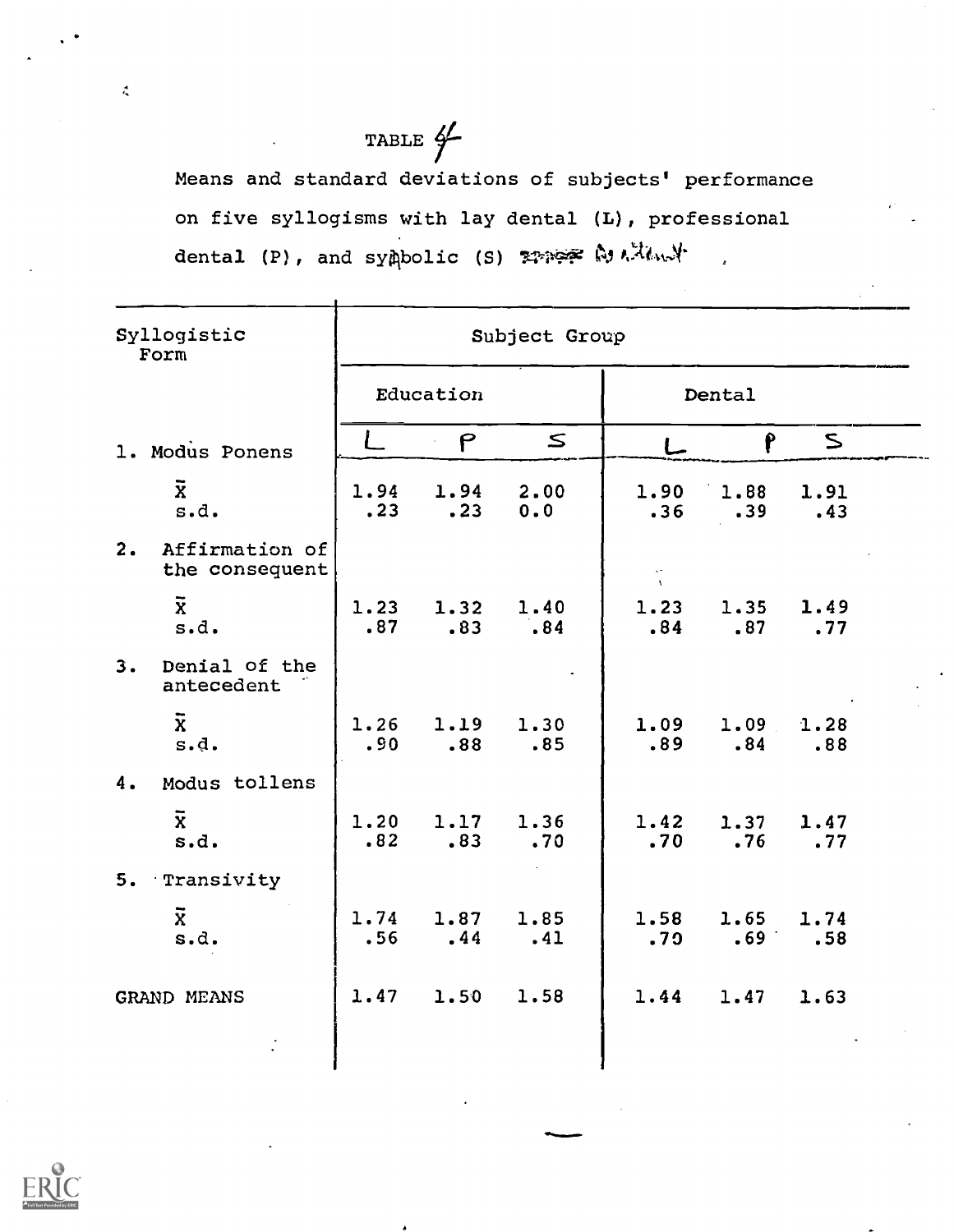#### REFERENCES

Bart, W. A comparison of premise types in hypothetics-deductive thinking at the stage of formal operations. The Journal of Psychology, 1972, 81, 45-51.

Ennis, R. H., & Paulus, D. H. Critical thinking readiness in grades  $l-12$  (Phase 1: Deductive reasoning in adolescence). USOE research project No. 1680, Ithaca,  $\overline{b}$  New York: Cornell University, 1965. Lippman, M. Z. The influence of grammatical transform in

- a syllogistic reasoning task, Journal of Verbal Learning and Verbal Behavior, 1972, 11, 424-430.
	- Roberge, J. J. Some effects of negation on adults' conditional reasoning. Psychological Reports, 1971, 29, 839-844. (a)
	- Roberge, J. J. An analysis of response patterns for conditional reasoning schemes. Psychonomic Science, 1971, 22, 338-339. (b)
	- Roberge, J. & Paulus, D. H. Developmental patterns for childrens class and conditional reasoning ability.

Developmental Psychology, 1971, 4, 191-200.

- Roodin, M. L., & Gruen, G. E. The role of memory in making transitive judgments. Journal of Experimental Child Psychology, 1970, 10, 264-275.
- Sells, S. B. The atmosphere effect: An experimental study. Archives of Psychology, 1936, No. 200.
- Smedlund, J. Circular relation between understanding and logic. Scandanavian Journal of Psychology, 1970, 11, 217-219.